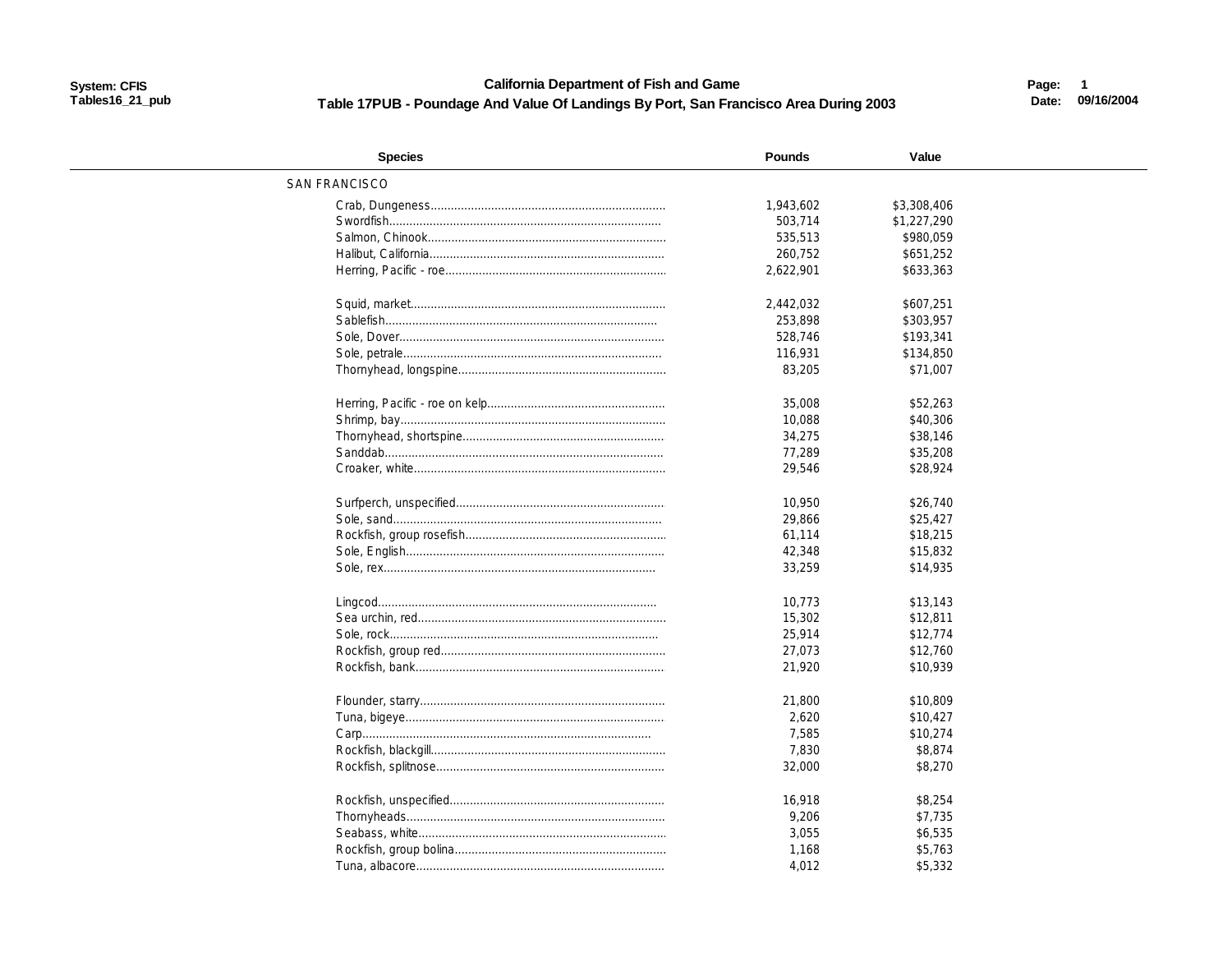#### **California Department of Fish and Game** Table 17PUB - Poundage And Value Of Landings By Port, San Francisco Area During 2003

Page: 2 Date: 09/16/2004

| <b>Species</b>       | <b>Pounds</b> | Value   |  |
|----------------------|---------------|---------|--|
| <b>SAN FRANCISCO</b> |               |         |  |
|                      | 10,404        | \$4,978 |  |
|                      | 5,096         | \$4,132 |  |
|                      | 7,424         | \$4,100 |  |
|                      | 652           | \$3,565 |  |
|                      | 3,192         | \$3,406 |  |
|                      |               |         |  |
|                      | 786           | \$3,392 |  |
|                      | 18,943        | \$2,852 |  |
|                      | 1,035         | \$2,441 |  |
|                      | 1,634         | \$2,152 |  |
|                      | 370           | \$2,020 |  |
|                      |               |         |  |
|                      | 305           | \$1,910 |  |
|                      | 234           | \$1,612 |  |
|                      | 244           | \$1,608 |  |
|                      | 1,017         | \$1,512 |  |
|                      | 237           | \$1,455 |  |
|                      | 2,089         | \$1,447 |  |
|                      |               |         |  |
|                      | 487           | \$1,339 |  |
|                      | 863           | \$1,208 |  |
|                      | 561           | \$1,206 |  |
|                      | 1.997         | \$1,072 |  |
|                      | 687           | \$943   |  |
|                      | 923           | \$923   |  |
|                      | 951           | \$877   |  |
|                      | 3,069         | \$864   |  |
|                      | 622           | \$778   |  |
|                      |               |         |  |
|                      | 371           | \$706   |  |
|                      | 107           | \$652   |  |
|                      | 267           | \$595   |  |
|                      | 1,108         | \$542   |  |
|                      | 1,757         | \$487   |  |
|                      |               |         |  |
|                      | 914           | \$457   |  |
|                      | 718           | \$438   |  |
|                      | 191           | \$395   |  |
|                      | 862           | \$345   |  |
|                      | 605           | \$333   |  |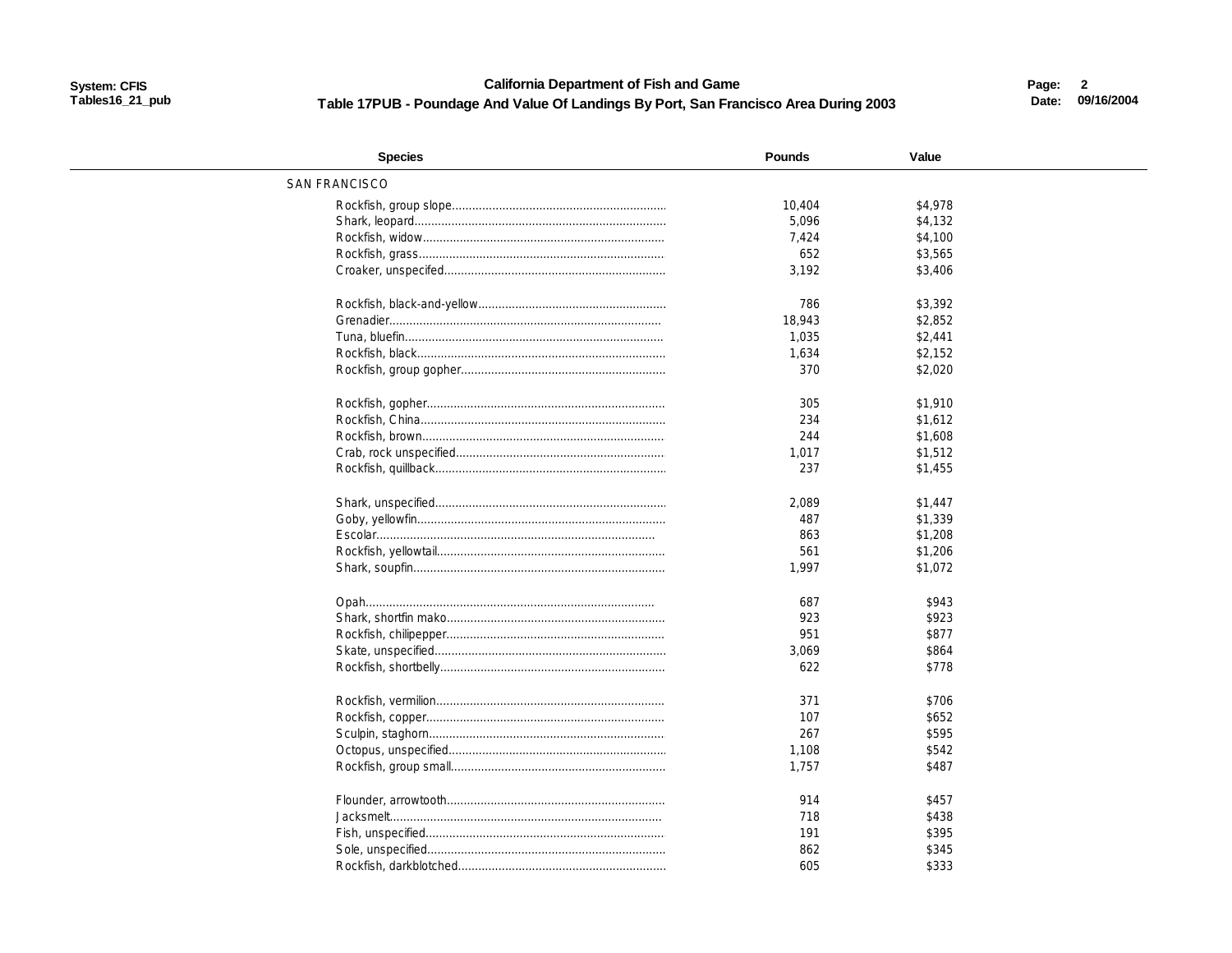#### **California Department of Fish and Game** Table 17PUB - Poundage And Value Of Landings By Port, San Francisco Area During 2003

Page: 3 Date: 09/16/2004

| <b>Species</b>       | <b>Pounds</b>  | Value       |  |
|----------------------|----------------|-------------|--|
| <b>SAN FRANCISCO</b> |                |             |  |
|                      | 86             | \$172       |  |
|                      | 104            | \$151       |  |
|                      | 79             | \$142       |  |
|                      | 264            | \$111       |  |
|                      | 35             | \$98        |  |
|                      |                |             |  |
|                      | 27             | \$97        |  |
|                      | 21             | \$89        |  |
|                      | 76             | \$76        |  |
|                      | 65             | \$65        |  |
|                      | 179            | \$55        |  |
|                      |                |             |  |
|                      | 107            | \$45        |  |
|                      | 9              | \$27        |  |
|                      | 13             | \$26        |  |
|                      | 5              | \$10        |  |
|                      | $\overline{2}$ | \$1         |  |
|                      |                |             |  |
| Port Totals:         | 9,934,007      | \$8,609,376 |  |
| PRINCETON-HALF MOON  |                |             |  |
|                      | 1,422,668      | \$2,550,390 |  |
|                      | 3,655,302      | \$916,891   |  |
|                      | 235,221        | \$472,062   |  |
|                      | 125,803        | \$338,775   |  |
|                      | 335,153        | \$170,921   |  |
|                      |                |             |  |
|                      | 79.928         | \$92.067    |  |
|                      | 64,384         | \$74,775    |  |
|                      | 23,306         | \$36,111    |  |
|                      | 70,710         | \$24,771    |  |
|                      | 22,616         | \$19,349    |  |
|                      |                |             |  |
|                      | 8,431          | \$18,093    |  |
|                      | 36,497         | \$15,433    |  |
|                      | 8,415          | \$14,360    |  |
|                      | 24,047         | \$12,565    |  |
|                      | 7.439          | \$9,080     |  |
|                      | 19,129         | \$7,399     |  |
|                      | 6,437          | \$5,229     |  |
|                      | 941            | \$4,663     |  |
|                      |                |             |  |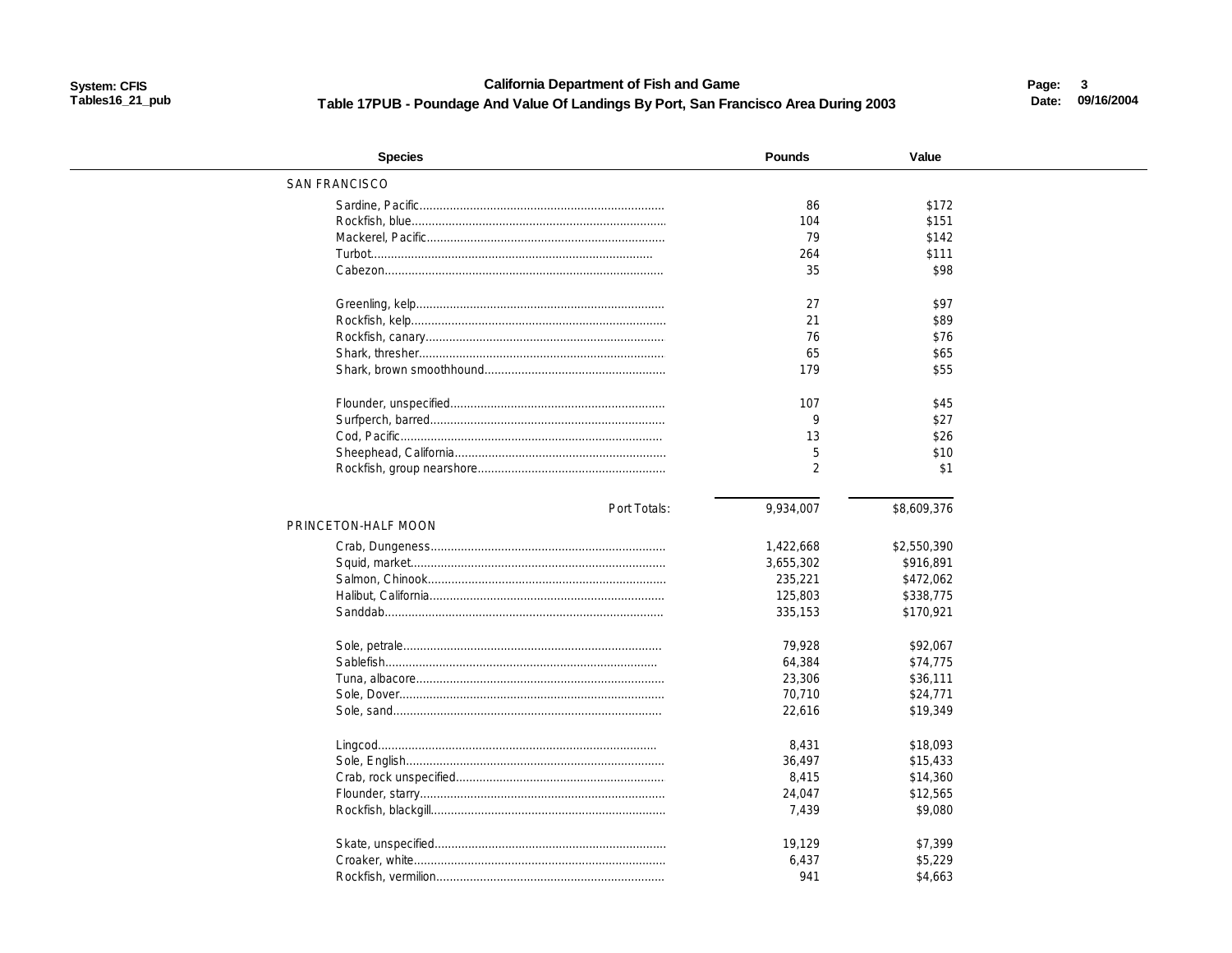**California Department of Fish and Game** Table 17PUB - Poundage And Value Of Landings By Port, San Francisco Area During 2003 Page: 4 Date: 09/16/2004

| <b>Species</b>      | <b>Pounds</b> | Value   |  |
|---------------------|---------------|---------|--|
| PRINCETON-HALF MOON |               |         |  |
|                     | 1,035         | \$3,847 |  |
|                     | 7,955         | \$3,512 |  |
|                     |               |         |  |
|                     | 8,849         | \$3,481 |  |
|                     | 5,188         | \$2,746 |  |
|                     | 597           | \$2,597 |  |
|                     | 4,142         | \$2,029 |  |
|                     | 580           | \$1,780 |  |
|                     |               |         |  |
|                     | 447           | \$1.737 |  |
|                     | 2,010         | \$1,518 |  |
|                     | 659           | \$1,079 |  |
|                     | 1,634         | \$1,056 |  |
|                     | 2,399         | \$1,016 |  |
|                     | 426           | \$992   |  |
|                     | 133           | \$933   |  |
|                     | 676           | \$768   |  |
|                     | 867           | \$761   |  |
|                     | 857           | \$757   |  |
|                     |               |         |  |
|                     | 402           | \$717   |  |
|                     | 704           | \$689   |  |
|                     | 178           | \$529   |  |
|                     | 682           | \$514   |  |
|                     | 261           | \$493   |  |
|                     |               |         |  |
|                     | 246           | \$402   |  |
|                     | 282           | \$398   |  |
|                     | 54            | \$374   |  |
|                     | 164           | \$328   |  |
|                     | 60            | \$208   |  |
|                     | 226           | \$191   |  |
|                     | 47            | \$180   |  |
|                     | 237           | \$159   |  |
|                     | 157           | \$145   |  |
|                     | 196           | \$137   |  |
|                     |               |         |  |
|                     | 46            | \$115   |  |
|                     | 18            | \$101   |  |
|                     | 115           | \$100   |  |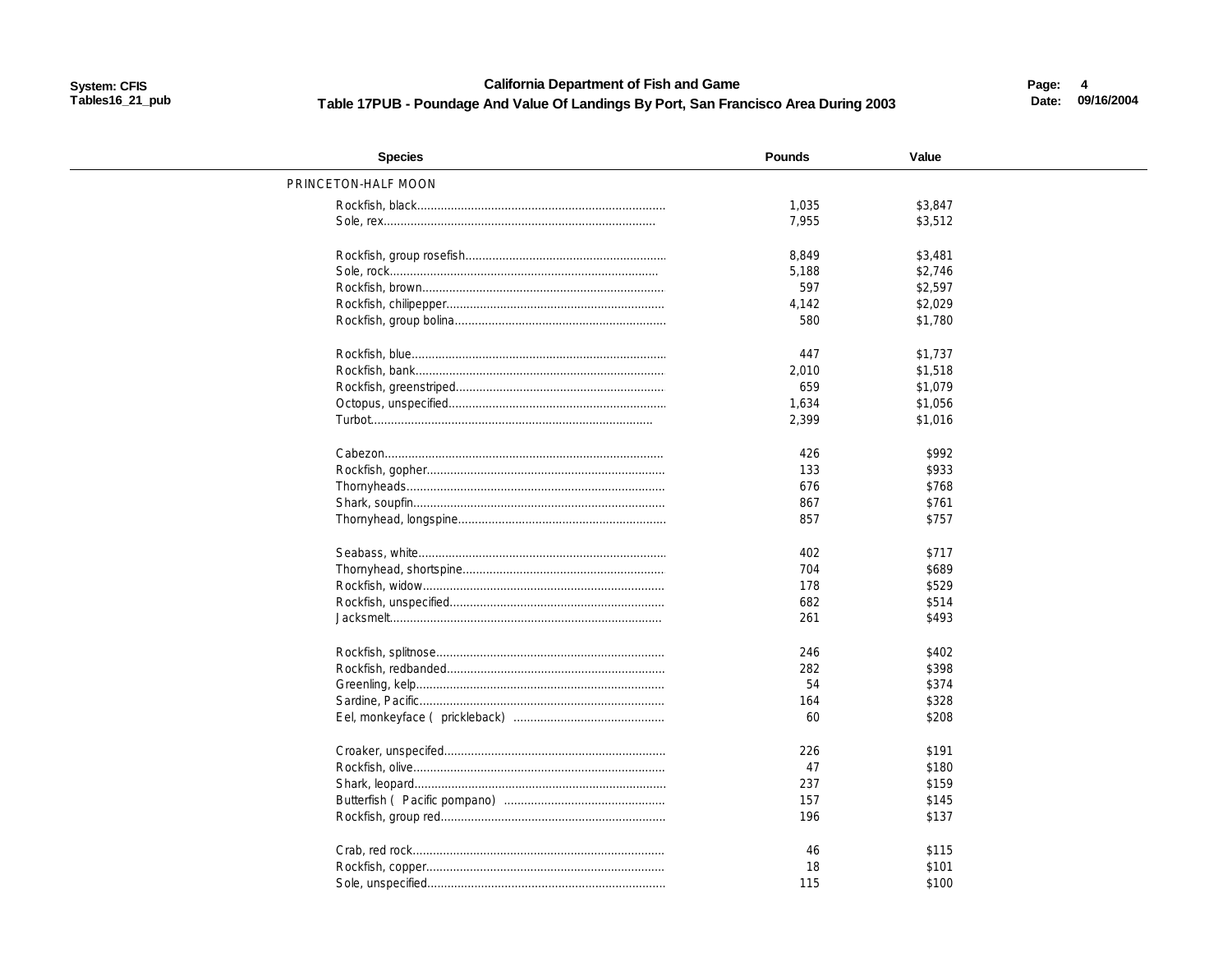#### **California Department of Fish and Game** Table 17PUB - Poundage And Value Of Landings By Port, San Francisco Area During 2003

Page: 5 Date: 09/16/2004

| <b>Species</b>      | <b>Pounds</b>  | Value       |  |
|---------------------|----------------|-------------|--|
| PRINCETON-HALF MOON |                |             |  |
|                     | 132            | \$91        |  |
|                     | 17             | \$83        |  |
|                     |                |             |  |
|                     | 96             | \$59        |  |
|                     | 8              | \$58        |  |
|                     | 23             | \$45        |  |
|                     | 54             | \$40        |  |
|                     | 90             | \$32        |  |
|                     | 21             | \$30        |  |
|                     | 73             | \$28        |  |
|                     | 23             | \$19        |  |
|                     | $\overline{7}$ | \$14        |  |
|                     | $\overline{7}$ | \$14        |  |
|                     |                |             |  |
|                     | 27             | \$11        |  |
|                     | 11             | \$6         |  |
|                     | Δ              | \$2         |  |
|                     | $\mathfrak{D}$ | \$2         |  |
|                     |                | \$2         |  |
|                     | 6              | \$0         |  |
|                     | 11             | \$0         |  |
|                     |                | \$0         |  |
|                     |                | \$0         |  |
|                     | 54             | \$0         |  |
|                     |                | \$0         |  |
|                     |                | \$0         |  |
| Port Totals:        | 6,189,629      | \$4,819,854 |  |
| <b>SAUSALITO</b>    |                |             |  |
|                     | 97,402         | \$396,931   |  |
|                     | 1,179,925      | \$287,299   |  |
|                     | 3,071          | \$9,105     |  |
|                     | 1,987          | \$6,931     |  |
|                     | 162            | \$571       |  |
|                     |                |             |  |
|                     | 86             | \$301       |  |
| Port Totals:        | 1,282,632      | \$701,137   |  |
| <b>ALVISO</b>       |                |             |  |
|                     | 48,526         | \$171.277   |  |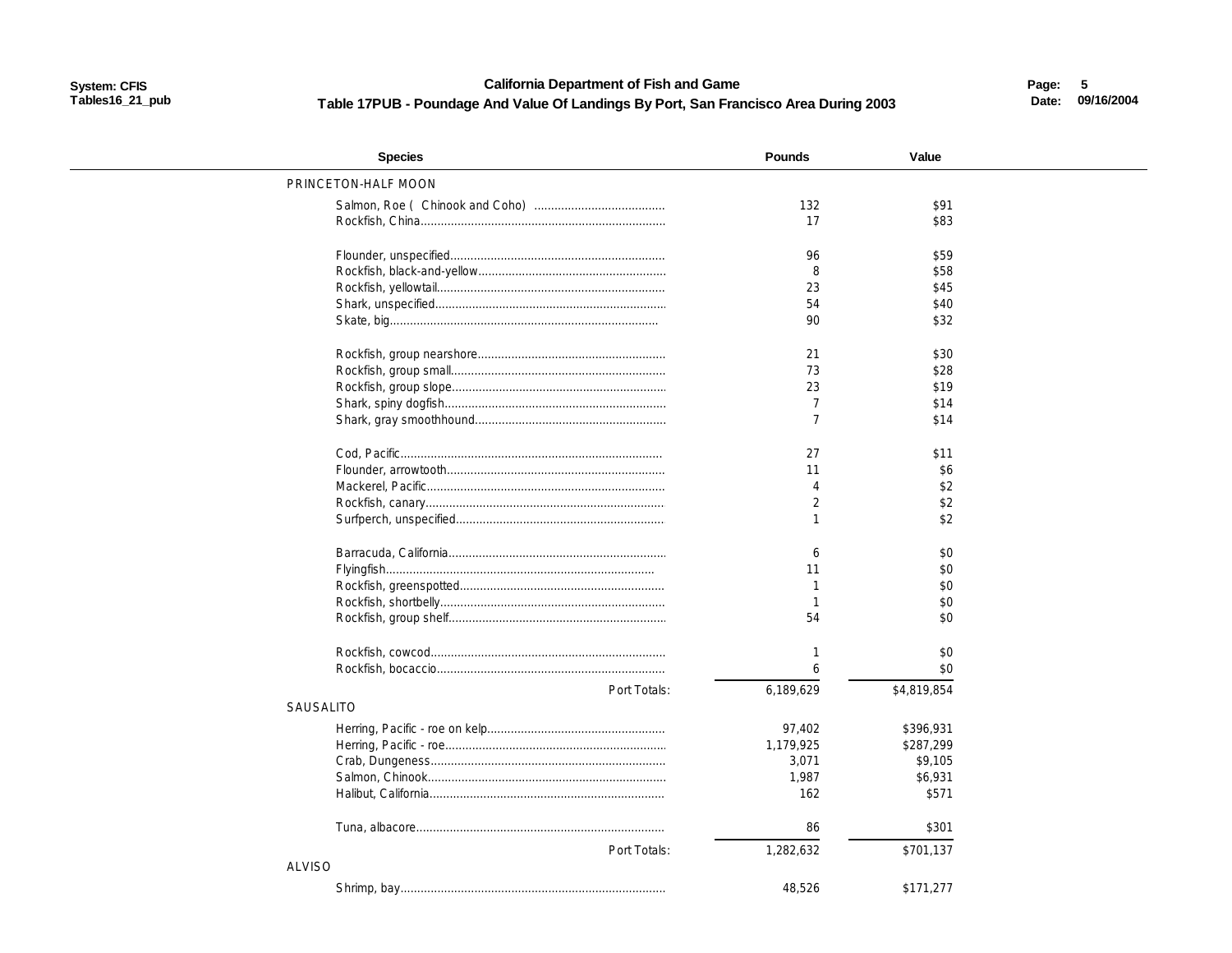### **California Department of Fish and Game** Table 17PUB - Poundage And Value Of Landings By Port, San Francisco Area During 2003

Page: 6 Date: 09/16/2004

| <b>Species</b>  | <b>Pounds</b> | Value          |  |
|-----------------|---------------|----------------|--|
| <b>ALVISO</b>   |               |                |  |
|                 | 358,945       | \$8,690        |  |
|                 | 1,749         | \$8,496        |  |
|                 | 6,205         | \$2,792        |  |
|                 | 4,744         | \$1,803        |  |
|                 | 200           | \$800          |  |
|                 | 951           | \$797          |  |
|                 | 719           |                |  |
|                 | 2,284         | \$750<br>\$731 |  |
|                 | 254           |                |  |
|                 |               | \$635          |  |
|                 | 322           | \$354          |  |
|                 | 211           | \$232          |  |
|                 | 63            | \$23           |  |
|                 | 5             | \$15           |  |
| Port Totals:    | 425,178       | \$197,394      |  |
| <b>BERKELEY</b> |               |                |  |
|                 | 19,848        | \$40,505       |  |
|                 | 4,855         | \$12,245       |  |
|                 | 6,336         | \$12,167       |  |
|                 | 3,774         | \$10,607       |  |
|                 | 2,188         | \$2,595        |  |
|                 |               |                |  |
|                 | 2,213         | \$2,517        |  |
|                 | 432           | \$2,509        |  |
|                 | 403           | \$1,609        |  |
|                 | 650           | \$1,300        |  |
|                 | 1,162         | \$1,238        |  |
|                 | 2,005         | \$1,157        |  |
|                 | 278           | \$1,124        |  |
|                 | 350           | \$839          |  |
|                 | 158           | \$790          |  |
|                 | 253           | \$774          |  |
|                 |               |                |  |
|                 | 141           | \$771          |  |
|                 | 545           | \$688          |  |
|                 | 176           | \$290          |  |
|                 | 250           | \$250          |  |
|                 | 188           | \$167          |  |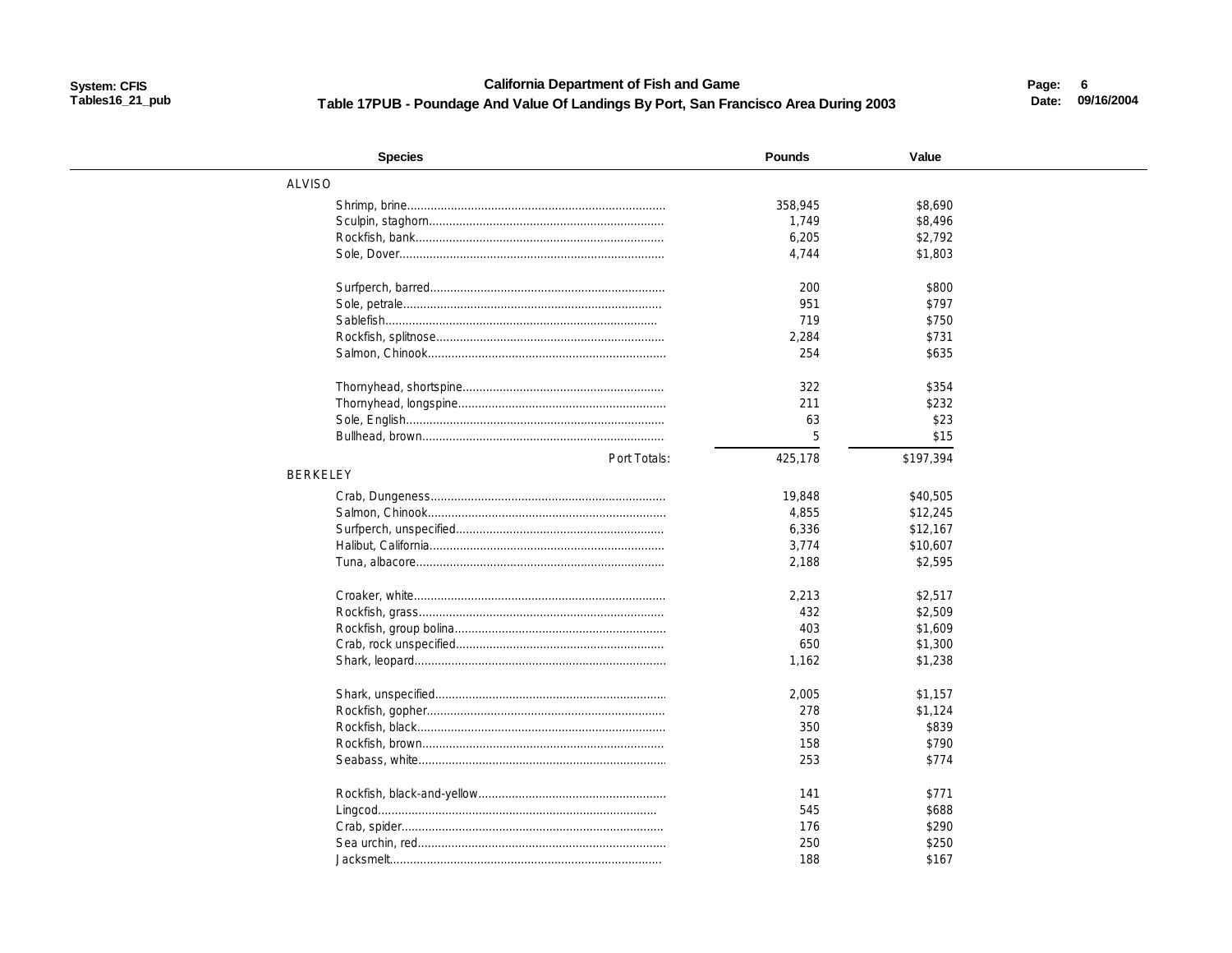**California Department of Fish and Game** Table 17PUB - Poundage And Value Of Landings By Port, San Francisco Area During 2003 Page: 7 Date: 09/16/2004

| <b>Species</b>  | Pounds   | Value    |  |
|-----------------|----------|----------|--|
| <b>BERKELEY</b> |          |          |  |
|                 | 132      | \$145    |  |
|                 | 20       | \$70     |  |
|                 | 50       | \$69     |  |
|                 | 45       | \$45     |  |
|                 | 5        | \$30     |  |
|                 |          |          |  |
|                 | 10<br>15 | \$8      |  |
|                 |          | \$3      |  |
| Port Totals:    | 46,479   | \$94,509 |  |
| <b>RICHMOND</b> |          |          |  |
|                 | 9,975    | \$29,940 |  |
|                 | 9,644    | \$20,896 |  |
|                 | 2,125    | \$2,125  |  |
|                 | 608      | \$1,074  |  |
|                 | 248      | \$352    |  |
|                 |          |          |  |
|                 | 118      | \$294    |  |
|                 | 210      | \$263    |  |
|                 | 120      | \$180    |  |
|                 | 80       | \$80     |  |
|                 | 32       | \$32     |  |
|                 |          |          |  |
|                 | 30       | \$30     |  |
|                 | 34       | \$17     |  |
| Port Totals:    | 23,224   | \$55,282 |  |
| PETALUMA        |          |          |  |
|                 | 10,715   | \$43,508 |  |
|                 | 1,693    | \$1,355  |  |
|                 | 124      | \$708    |  |
|                 | 315      | \$287    |  |
|                 | 12       | \$53     |  |
|                 |          |          |  |
|                 | 6        | \$29     |  |
| Port Totals:    | 12,865   | \$45,940 |  |
| VALLEJO         |          |          |  |
|                 | 92,487   | \$23,122 |  |
|                 | 6,171    | \$12,610 |  |
|                 | 2,492    | \$4,286  |  |
|                 | 1,444    | \$3,679  |  |
|                 | 410      | \$902    |  |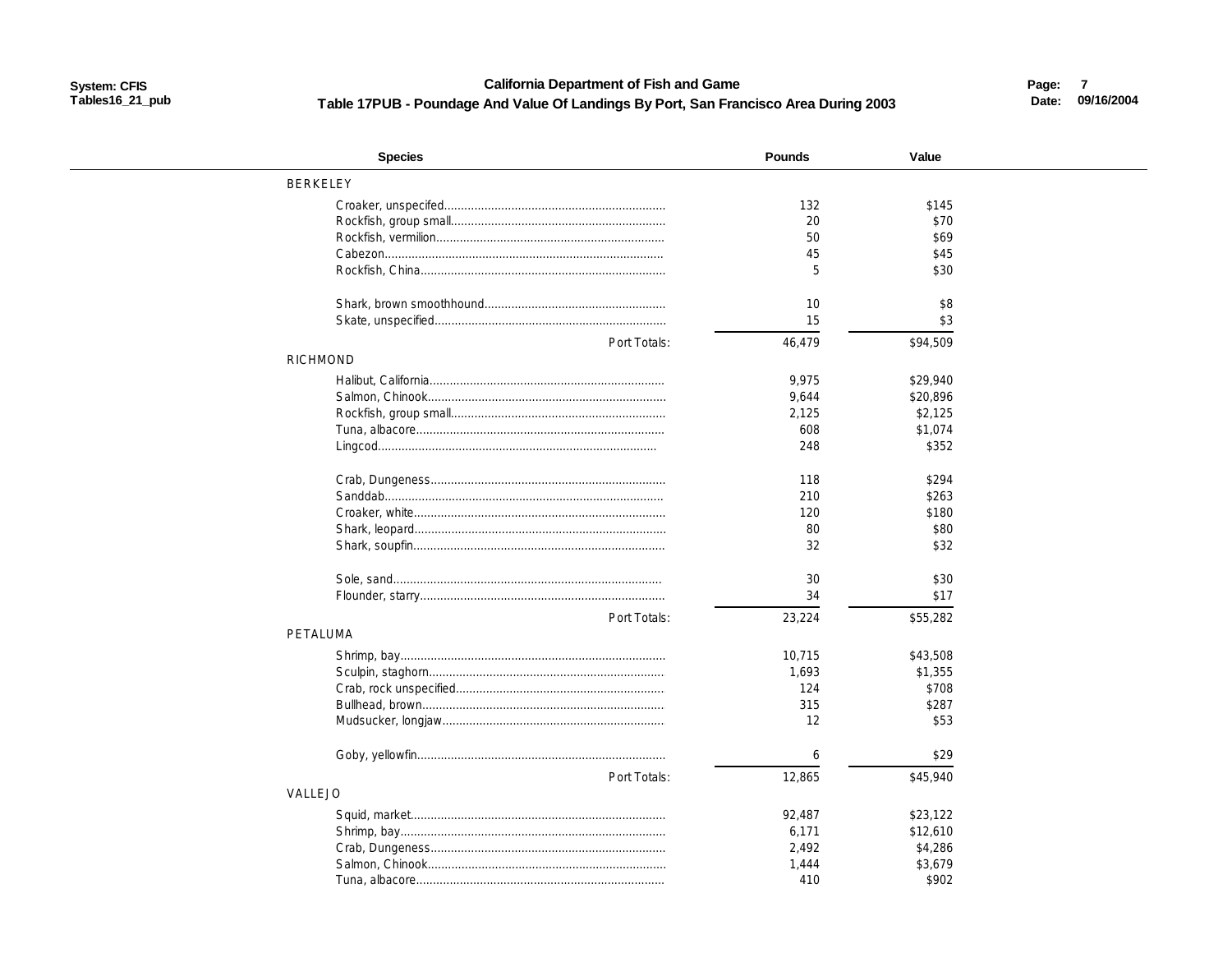### **System: CFIS California Department of Fish and Game Page: Tables16\_21\_pub Table 17PUB - Poundage And Value Of Landings By Port, San Francisco Area During 2003**

 **8 Date: 09/16/2004**

| <b>Species</b>      | <b>Pounds</b>  | Value    |  |
|---------------------|----------------|----------|--|
| VALLEJO             |                |          |  |
|                     |                |          |  |
|                     | 5              | \$6      |  |
|                     | 3              | \$0      |  |
|                     | $\overline{7}$ | \$0      |  |
| Port Totals:        | 103,019        | \$44,605 |  |
| REDWOOD CITY        |                |          |  |
|                     | 5,124          | \$22,194 |  |
|                     | 41             | \$152    |  |
|                     | 8              | \$32     |  |
|                     | 5              | \$10     |  |
|                     | 8              | \$8      |  |
|                     |                |          |  |
| Port Totals:        | 5,186          | \$22,396 |  |
| ALAMEDA             |                |          |  |
|                     | 3,518          | \$8,610  |  |
|                     | 2,094          | \$6,106  |  |
| Port Totals:        | 5,612          | \$14,716 |  |
| OAKLAND             |                |          |  |
|                     | 5,056          | \$11,342 |  |
|                     | 319            | \$894    |  |
|                     | 155            | \$517    |  |
|                     | 45             | \$45     |  |
|                     | 10             | \$45     |  |
|                     | 90             | \$45     |  |
|                     | $\overline{7}$ | \$35     |  |
|                     | $\mathbf{1}$   | \$2      |  |
| Port Totals:        | 5,683          | \$12,925 |  |
| <b>CHINA CAMP</b>   |                |          |  |
|                     | 3,738          | \$9,907  |  |
|                     | 589            | \$1,686  |  |
|                     | 224            | \$224    |  |
|                     | 85             | \$128    |  |
|                     | 10             | \$40     |  |
|                     |                |          |  |
| Port Totals:        | 4,646          | \$11,984 |  |
| SOUTH SAN FRANCISCO |                |          |  |
|                     | 1,727          | \$4,340  |  |